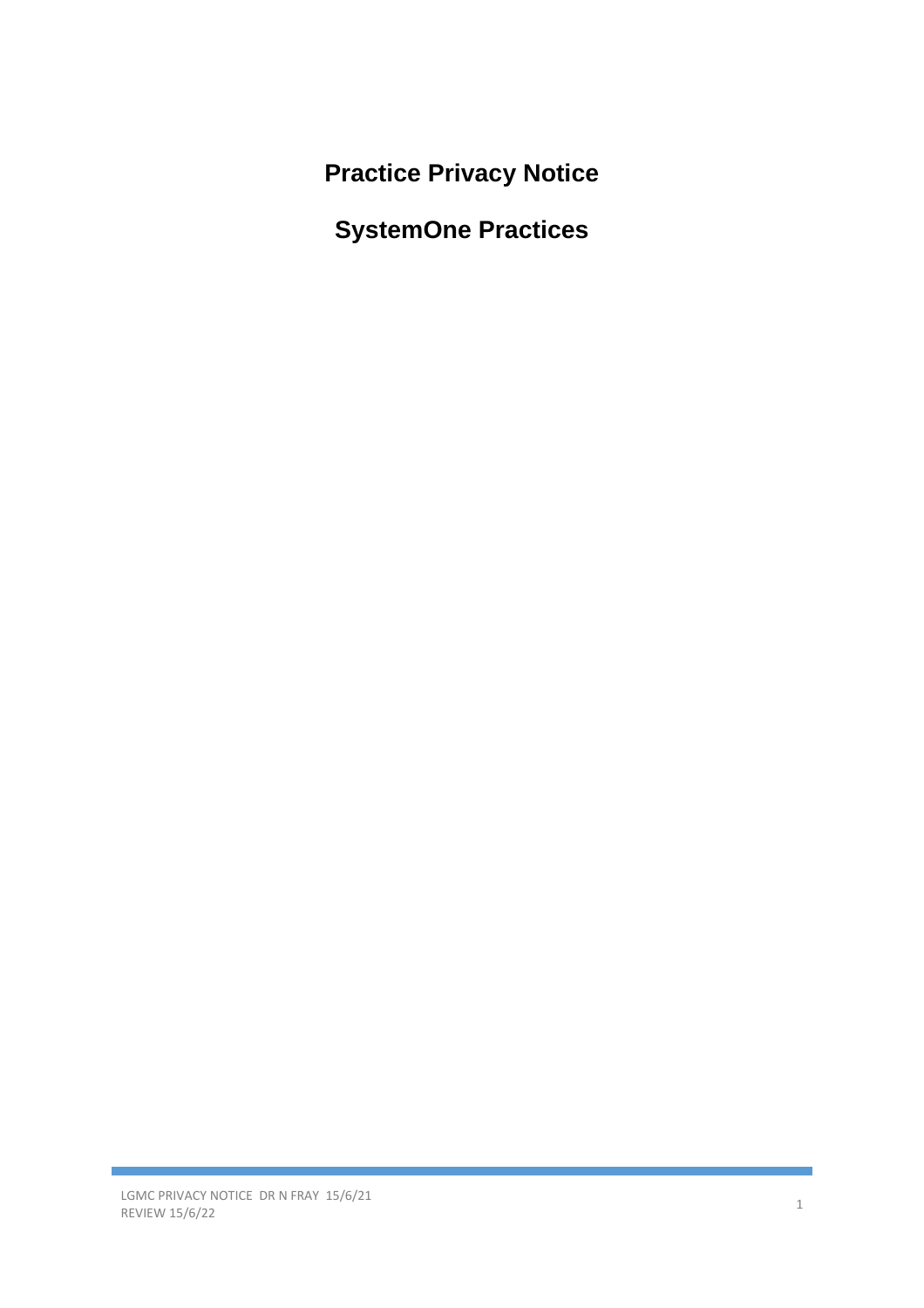# Lime Grove Medical Centre Matlock **(the Practice)**

# **Data Protection Privacy Notice for Patients**

#### **Introduction:**

This privacy notice lets you know what happens to any personal data that you give to us, or any information that we may collect from you or about you from other organisations.

This privacy notice applies to personal information processed by or on behalf of the practice.

This Notice explains

- Who we are and how we use your information
- Information about our Data Protection Officer
- What kinds of personal information about you we hold and use (process)
- The legal grounds for our processing of your personal information (including when we share it with others)
- What should you do if your personal information changes?
- For how long your personal information is retained / stored by us?
- What are your rights under Data Protection laws

The General Data Protection Regulation (GDPR) and the Data Protection Act 2018 (DPA 2018) became law on 25th May 2018. The GDPR is a single EU-wide regulation on the protection of confidential and sensitive (special) information, the DPA 2018 deals with elements of UK law that differ from the European Regulation, both came into force in the UK on the 25th May 2018, repealing the previous Data Protection Act (1998).

For the purpose of applicable data protection legislation (including but not limited to the General Data Protection Regulation (Regulation (EU) 2016/679) (the "GDPR"), and the Data Protection Act 2018 the practice responsible for your personal data is [Practice Name].

This Notice describes how we collect, use and process your personal data, and how in doing so, we comply with our legal obligations to you. Your privacy is important to us, and we are committed to protecting and safeguarding your data privacy rights.

#### **How we use your information and the law.**

Lime Grove Medical Centre Matlock will be what's known as the 'Controller' of your personal data.

We collect basic personal data about you and location-based information. This does include name, address and contact details such as email and mobile number etc.

We will also collect sensitive confidential data known as "special category personal data", in the form of health information, religious belief (if required in a healthcare setting) ethnicity and sex life information that are linked to your healthcare, we may also receive this information about you from other health providers or third parties.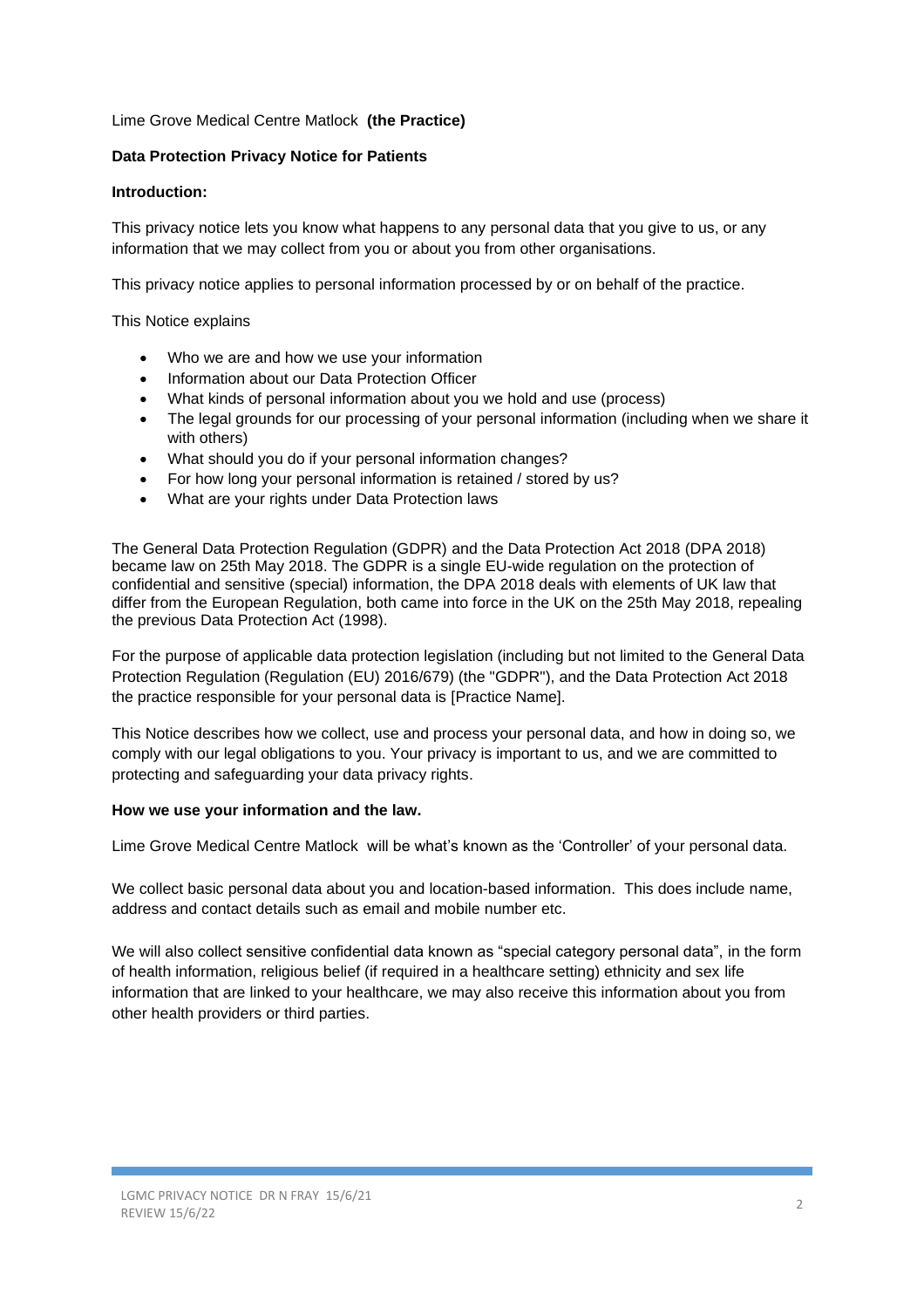# **Why do we need your information?**

The health care professionals who provide you with care maintain records about your health and any treatment or care you have received previously. These records help to provide you with the best possible healthcare and treatment.

NHS health records may be electronic, paper-based or a mixture of both. We use a combination of working practices and technology to ensure that your information is kept confidential and secure.

Records about you may include the following information;

- Details about you, such as your address, your carer or legal representative and emergency contact details.
- Any contact the surgery has had with you, such as appointments, clinic visits, emergency appointments.
- Notes and reports about your health.
- Details about your treatment and care.
- Results of investigations such as laboratory tests, x-rays etc.
- Relevant information from other health professionals, relatives or those who care for you.
- Contact details (including email address, mobile telephone number and home telephone number)

To ensure you receive the best possible care, your records are used to facilitate the care you receive, including contacting you. Information held about you may be used to help protect the health of the public and to help us manage the NHS and the services we provide. Limited information may be used within the GP practice for clinical audit to monitor the quality of the service we provided.

# **How do we lawfully use your data?**

We need your personal, sensitive and confidential data in order to provide you with healthcare services as a General Practice, under the General Data Protection Regulation we will be lawfully using your information in accordance with: -

*Article 6, e) processing is necessary for the performance of a task carried out in the public interest or in the exercise of official authority vested in the controller;"* 

*Article 9, (h) processing is necessary for the purposes of preventive or occupational medicine, for*  the assessment of the working capacity of the employee, medical diagnosis, the provision of *health or social care or treatment or the management of health or social care systems* 

This Privacy Notice applies to the personal data of our patients and the data you have given us about your carers/family members.

We use your personal and healthcare information in the following ways:

- when we need to speak to, or contact other doctors, consultants, nurses or any other medical/healthcare professional or organisation during the course of your diagnosis or treatment or on going healthcare;
- when we are required by law to hand over your information to any other organisation, such as the police, by court order, solicitors, or immigration enforcement.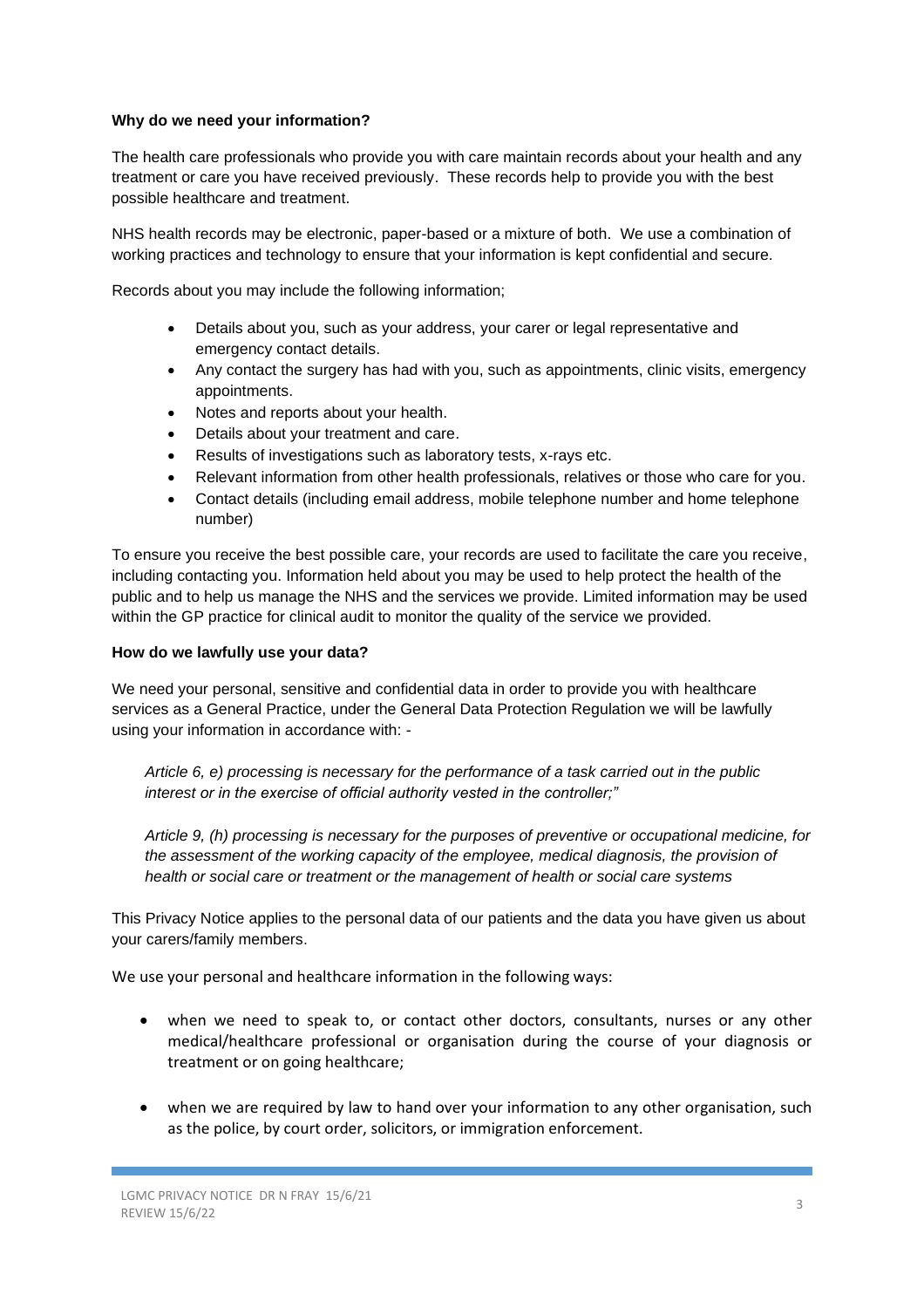We will never pass on your personal information to anyone else who does not need it, or has no right to it, unless you give us consent to do so.

# Legal justification for collecting and using your information

The law says we need a legal basis to handle your personal and healthcare information.

**Contract:** We have a contract with NHS England to deliver healthcare services to you. This contract provides that we are under a legal obligation to ensure that we deliver medical and healthcare services to the public.

**Consent:** Sometimes we also rely on the fact that you give us consent to use your personal and healthcare information so that we can take care of your healthcare needs.

Please note that you have the right to withdraw consent at any time if you no longer wish to receive services from us.

**Necessary care**: Providing you with the appropriate healthcare, where necessary. The Law refers to this as 'protecting your vital interests' where you may be in a position not to be able to consent.

**Law:** Sometimes the law obliges us to provide your information to an organisation (see above).

# Special categories

The law states that personal information about your health falls into a special category of information because it is very sensitive. Reasons that may entitle us to use and process your information may be as follows:

**Public Interest**: Where we may need to handle your personal information when it is considered to be in the public interest. For example, when there is an outbreak of a specific disease and we need to contact you for treatment, or we need to pass your information to relevant organisations to ensure you receive advice and/or treatment

**Consent**: When you have given us consent

**Vital Interest**: If you are incapable of giving consent, and we have to use your information to protect your vital interests (eg if you have had an accident and you need emergency treatment)

**Defending a claim**: If we need your information to defend a legal claim against us by you, or by another party

**Providing you with medical care**: Where we need your information to provide you with medical and healthcare services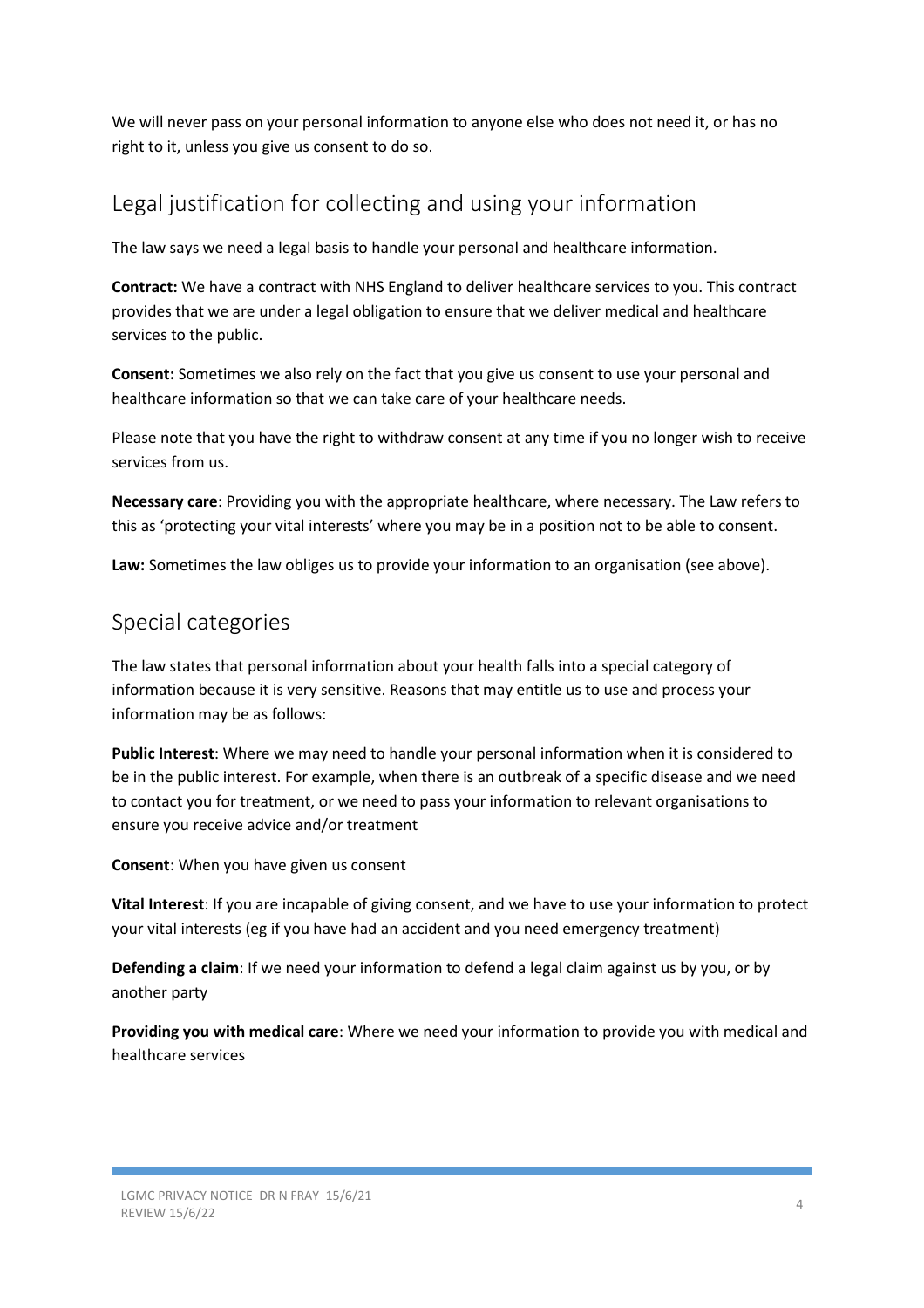# **Risk Stratification**

Risk stratification data tools are increasingly being used in the NHS to help determine a person's risk of suffering a condition, preventing an unplanned or (re)admission and identifying a need for preventive intervention. Information about you is collected from several sources including NHS Trusts and from this GP Practice. The identifying parts of your data are removed, analysis of your data is undertaken, and a risk score is then determined. This is then provided back to your GP as data controller in an identifiable form. Risk stratification enables your GP to focus on preventing ill health and not just the treatment of sickness. If necessary, your GP may be able to offer you additional services. Please note that you have the right to opt out of your data being used in this way in most circumstances, please contact the practice for further information about opt out.

Individual Risk Management at a GP practice level however is deemed to be part of your individual healthcare and is covered by our legal powers above.

#### **Anonymised information**

Sometimes we may provide information about you in an anonymised form. Such information is used analyse population- level heath issues, and helps the NHS to plan better services. If we share information for these purposes, then none of the information will identify you as an individual and cannot be traced back to you.

#### **Medicines Management**

The Practice may conduct Medicines Management Reviews of medications prescribed to its patients. This service performs a review of prescribed medications to ensure patients receive the most appropriate, up to date and cost-effective treatments. The reviews are carried out by the CCGs Medicines Management Team under a Data Processing contract with the Practice.

#### **GP Connect Service**

The GP Connect service allows authorised clinical staff at NHS 111 to seamlessly access our practice's clinical system and book directly on behalf of a patient. This means that should you call NHS 111 and the clinician believes you need an appointment with your GP Practice, the clinician will access available appointment slots only (through GP Connect) and book you in. This will save you time as you will not need to contact the practice direct for an appointment.

The practice will not be sharing any of your data and the practice will only allow NHS 111 to see available appointment slots. They will not even have access to your record. However, NHS 111 will share any relevant data with us, but you will be made aware of this. This will help your GP in knowing what treatment / service / help you may require.

Please note if you no longer require the appointment or need to change the date and time for any reason you will need to speak to one of our reception staff and not NHS 111.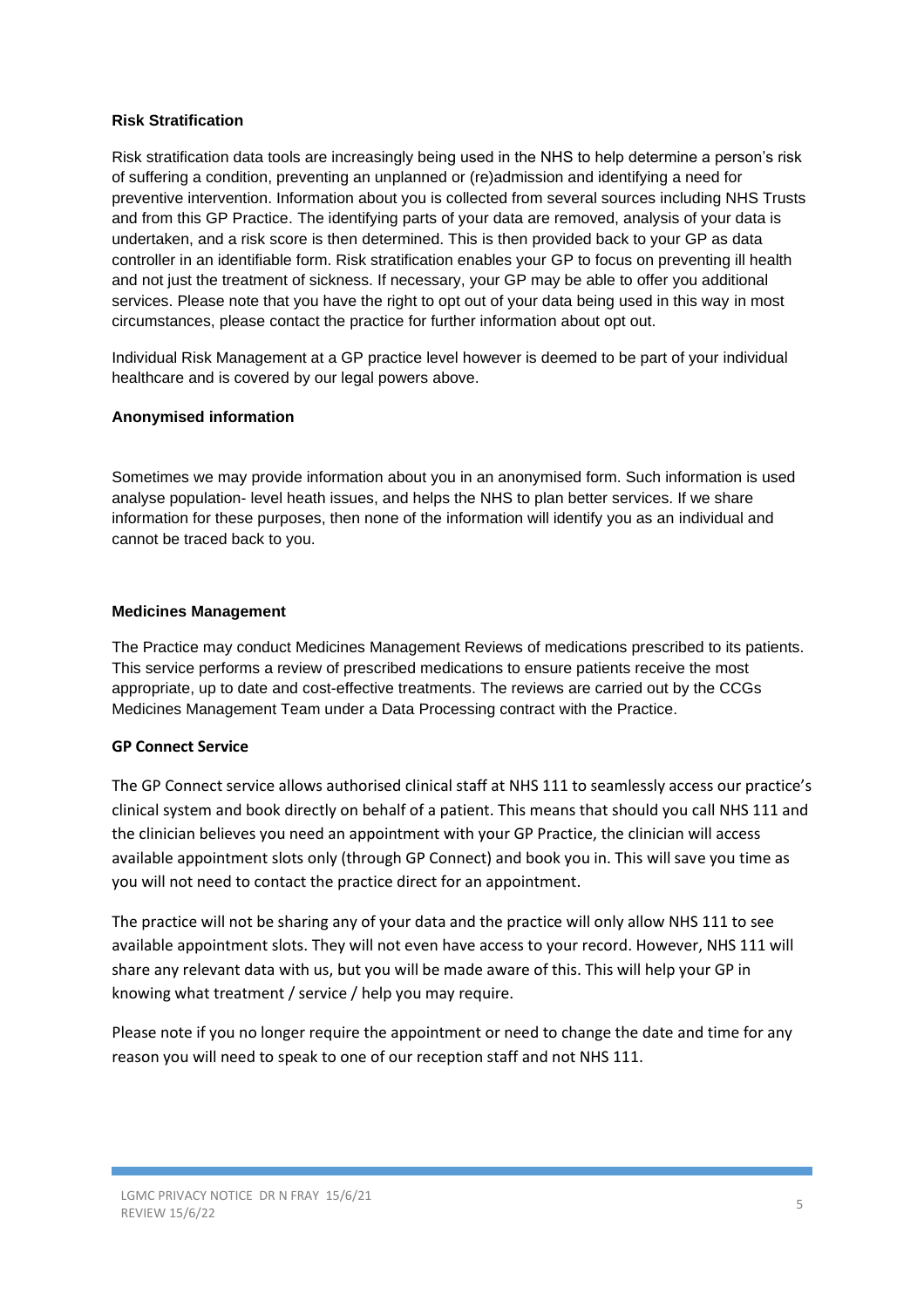# **Patient Communication**

Because we are obliged to protect any confidential information we hold about you and we take this very seriously, it is imperative that you let us know immediately if you change any of your contact details.

We may contact you using SMS texting to your mobile phone in the event that we need to notify you about appointments and other services that we provide to you involving your direct care, therefore you must ensure that we have your up to date details. This is to ensure we are sure we are actually contacting you and not another person. As this is operated on an 'opt out' basis we will assume that you give us permission to contact you via SMS if you have provided us with your mobile telephone number. Please let us know if you wish to opt out of this SMS service. We may also contact you using the email address you have provided to us. Please ensure that we have your up to date details.

There may be occasions where authorised research facilities would like you to take part in research. Your contact details may be used to invite you to receive further information about such research opportunities.

# **Safeguarding**

The Practice is dedicated to ensuring that the principles and duties of safeguarding adults and children are holistically, consistently and conscientiously applied with the wellbeing of all, at the heart of what we do.

Our legal basis for processing For the General Data Protection Regulation (GDPR) purposes is: -

```
Article 6(1)(e) '…exercise of official authority…'.
```
For the processing of special categories data, the basis is: -

*Article 9(2)(b) – 'processing is necessary for the purposes of carrying out the obligations and exercising specific rights of the controller or of the data subject in the field of employment and social security and social protection law…'*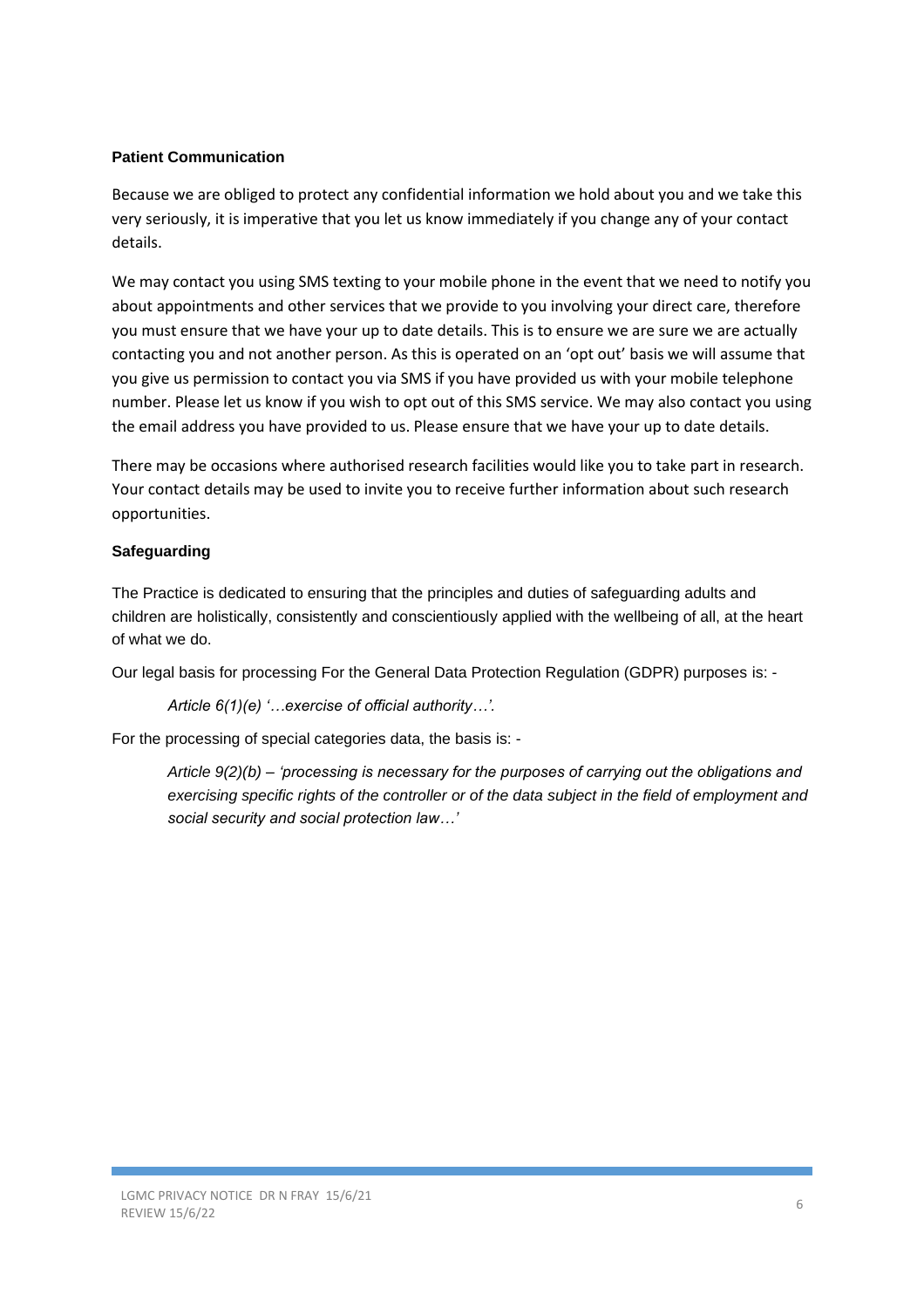# **Research**

Clinical Practice Research Datalink (CPRD) collects de-identified patient data from a network of GP practices across the UK. Primary care data are linked to a range of other health related data to provide a longitudinal, representative UK population health dataset. You can opt out of your information being used for research purposes at any time (see below), full details can be found here: -

<https://cprd.com/transparency-information>

# **The legal bases for processing this information**

CPRD do not hold or process personal data on patients; however, NHS Digital (formally the Health and Social Care Centre) may process 'personal data' for us as an accredited 'safe haven' or 'trusted third-party' within the NHS when linking GP data with data from other sources. The legal bases for processing this data are:

- Medicines and medical device monitoring: Article 6(e) and Article 9(2)(i) public interest in the area of public health
- Medical research and statistics: Article  $6(e)$  and Article  $9(2)(i)$  public interest and scientific research purposes

Any data CPRD hold or pass on to bona fide researchers, except for clinical research studies, will have been anonymised in accordance with the Information Commissioner's Office Anonymisation Code of Practice. We will hold data indefinitely for the benefit of future research, but studies will normally only hold the data we release to them for twelve months.

# **Categories of personal data**

The data collected by Practice staff in the event of a safeguarding situation will be as much personal information as is possible that is necessary to obtain in order to handle the situation. In addition to some basic demographic and contact details, we will also process details of what the safeguarding concern is. This is likely to be special category information (such as health information).

#### **Sources of the data**

The Practice will either receive or collect information when someone contacts the organisation with safeguarding concerns, or we believe there may be safeguarding concerns and make enquiries to relevant providers.

#### **Recipients of personal data**

The information is used by the Practice when handling a safeguarding incident or concern. We may share information accordingly to ensure duty of care and investigation as required with other partners such as local authorities, the police or healthcare professionals (i.e. their GP or mental health team).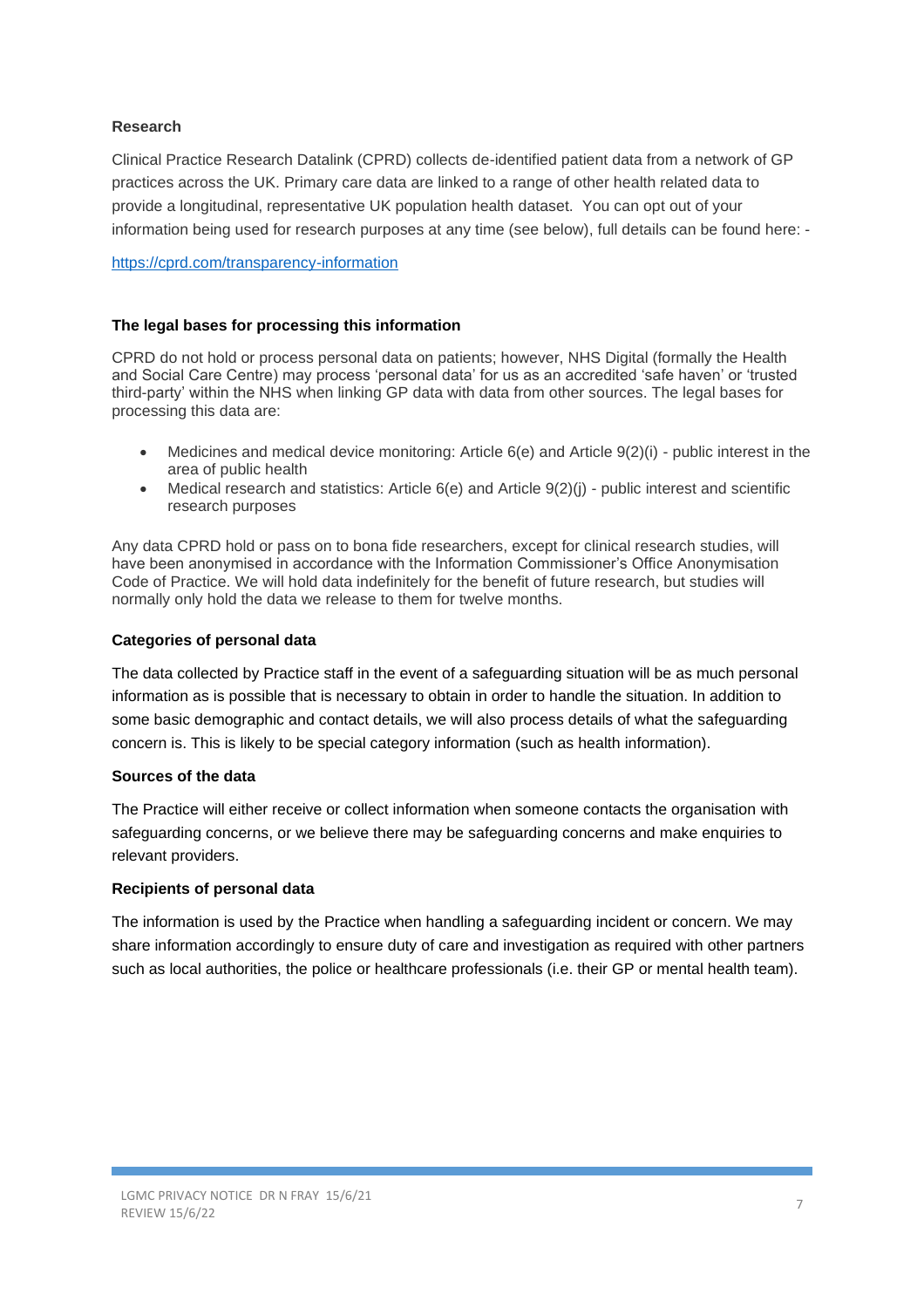#### **Third party processors**

In order to deliver the best possible service, the practice will share data (where required) with other NHS bodies such as other GP practices and hospitals. In addition, the practice will use carefully selected third party service providers. When we use a third party service provider to process data on our behalf then we will always have an appropriate agreement in place to ensure that they keep the data secure, that they do not use or share information other than in accordance with our instructions and that they are operating appropriately. Examples of functions that may be carried out by third parties include:

- Companies that provide IT services & support, including our core clinical systems; systems which manage patient facing services (such as our website and service accessible through the same); data hosting service providers; systems which facilitate appointment bookings or electronic prescription services; document management services etc.
- Delivery services (for example if we were to arrange for delivery of any medicines to you).
- Payment providers (if for example you were paying for a prescription or a service such as travel vaccinations).

Further details regarding specific third-party processors can be supplied on request to the Data Protection Officer as below.

# **How do we maintain the confidentiality of your records?**

We are committed to protecting your privacy and will only use information collected lawfully in accordance with:

- Data Protection Act 2018
- The General Data Protection Regulations 2016
- Human Rights Act 1998
- Common Law Duty of Confidentiality
- Health and Social Care Act 2012
- NHS Codes of Confidentiality, Information Security and Records Management
- Information: To Share or Not to Share Review

Every member of staff who works for an NHS organisation has a legal obligation to keep information about you confidential.

We will only ever use or pass on information about you if others involved in your care have a genuine need for it. We will not disclose your information to any third party without your permission unless there are exceptional circumstances (i.e. life or death situations), where the law requires information to be passed on and / or in accordance with the information sharing principle following Dame Fiona Caldicott's information sharing review (Information to share or not to share) where "The duty to share information can be as important as the duty to protect patient confidentiality." This means that health and social care professionals should have the confidence to share information in the best interests of their patients within the framework set out by the Caldicott principles.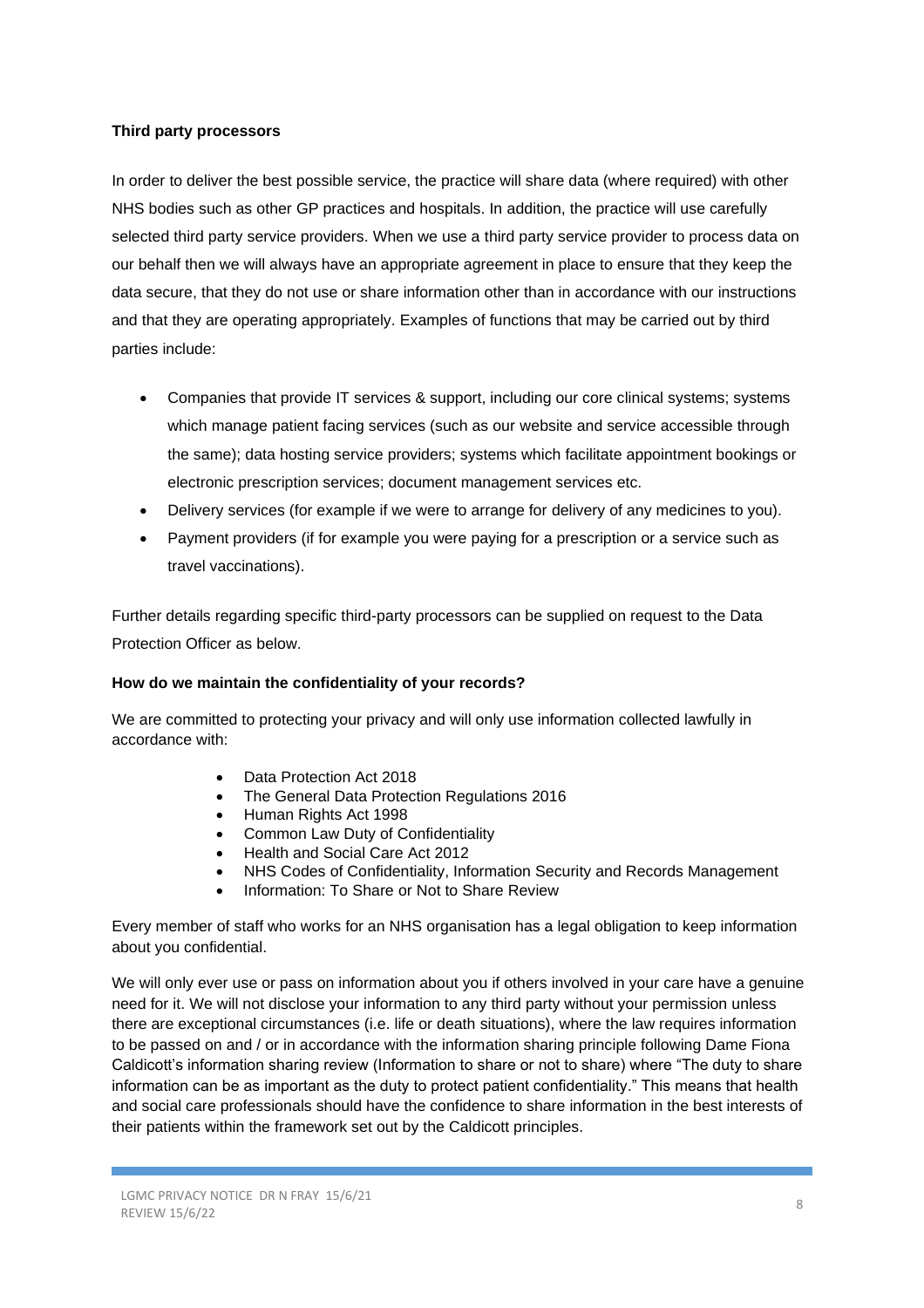Our practice policy is to respect the privacy of our patients, their families and our staff and to maintain compliance with the General Data Protection Regulation (GDPR) and all UK specific Data Protection Requirements. Our policy is to ensure all personal data related to our patients will be protected.

All employees and sub-contractors engaged by our practice are asked to sign a confidentiality agreement. The practice will, if required, sign a separate confidentiality agreement if the client deems it necessary. If a sub-contractor acts as a data processor for [Practice Name] an appropriate contract (art 24-28) will be established for the processing of your information.

In certain circumstances you may have the right to withdraw your consent to the processing of data. Please contact the Data Protection Officer in writing if you wish to withdraw your consent. If some circumstances we may need to store your data after your consent has been withdrawn to comply with a legislative requirement.

Some of this information will be held centrally and used for statistical purposes. Where we do this, we take strict measures to ensure that individual patients cannot be identified. Sometimes your information may be requested to be used for research purposes – the surgery will always gain your consent before releasing the information for this purpose in an identifiable format. In some circumstances you can Opt-out of the surgery sharing any of your information for research purposes.

#### **With your consent we would also like to use your information**

There are times that we may want to use your information to contact you or offer you services, not directly about your healthcare, in these instances we will always gain your consent to contact you. We would however like to use your name, contact details and email address to inform you of other services that may benefit you. We will only do this with your consent. There may be occasions where authorised research facilities would like you to take part on innovations, research, improving services or identifying trends, you will be asked to opt into such programmes if you are happy to do so.

At any stage where we would like to use your data for anything other than the specified purposes and where there is no lawful requirement for us to share or process your data, we will ensure that you have the ability to consent and opt out prior to any data processing taking place. This information is not shared with third parties or used for any marketing and you can unsubscribe at any time via phone, email or by informing the practice DPO as below.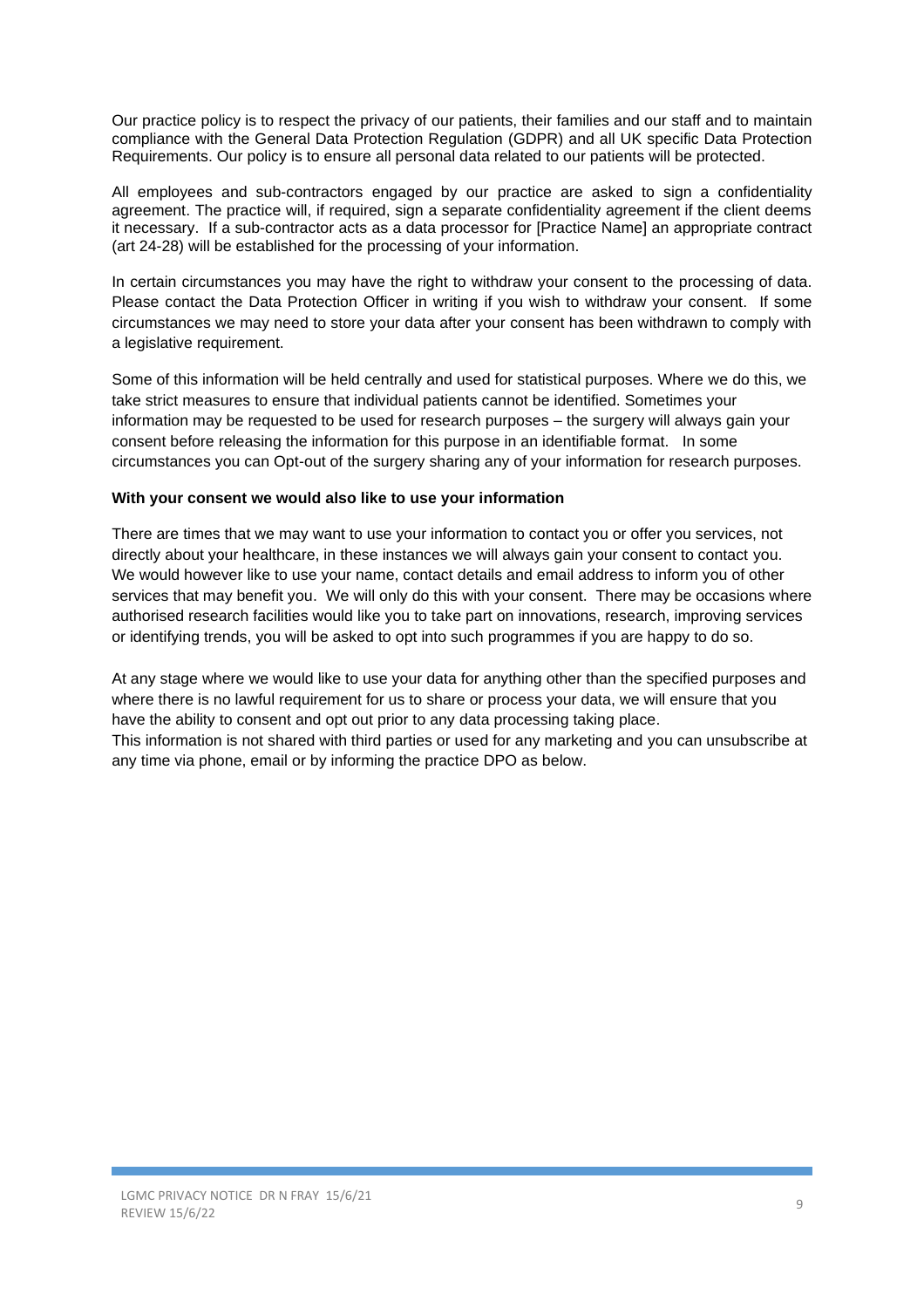# **National Opt-Out Facility**

# *You can choose whether your confidential patient information is used for research and planning.*

#### *Who can use your confidential patient information for research and planning?*

*It is used by the NHS, local authorities, university and hospital researchers, medical colleges and pharmaceutical companies researching new treatments.* 

#### *Making your data opt-out choice*

*You can choose to opt out of sharing your confidential patient information for research and planning. There may still be times when your confidential patient information is used: for example, during an epidemic where there might be a risk to you or to other people's health. You can also still consent to take part in a specific research project.*

#### *Will choosing this opt-out affect your care and treatment?*

*No, your confidential patient information will still be used for your individual care. Choosing to opt out will not affect your care and treatment. You will still be invited for screening services, such as screenings for bowel cancer.*

#### *What should you do next?*

*You do not need to do anything if you are happy about how your confidential patient information is used.*

*If you do not want your confidential patient information to be used for research and planning, you can choose to opt out securely online or through a telephone service.*

# *You can change your choice at any time. To find out more or to make your choice visit nhs.uk/your-nhs-data-matters or call 0300 303 5678*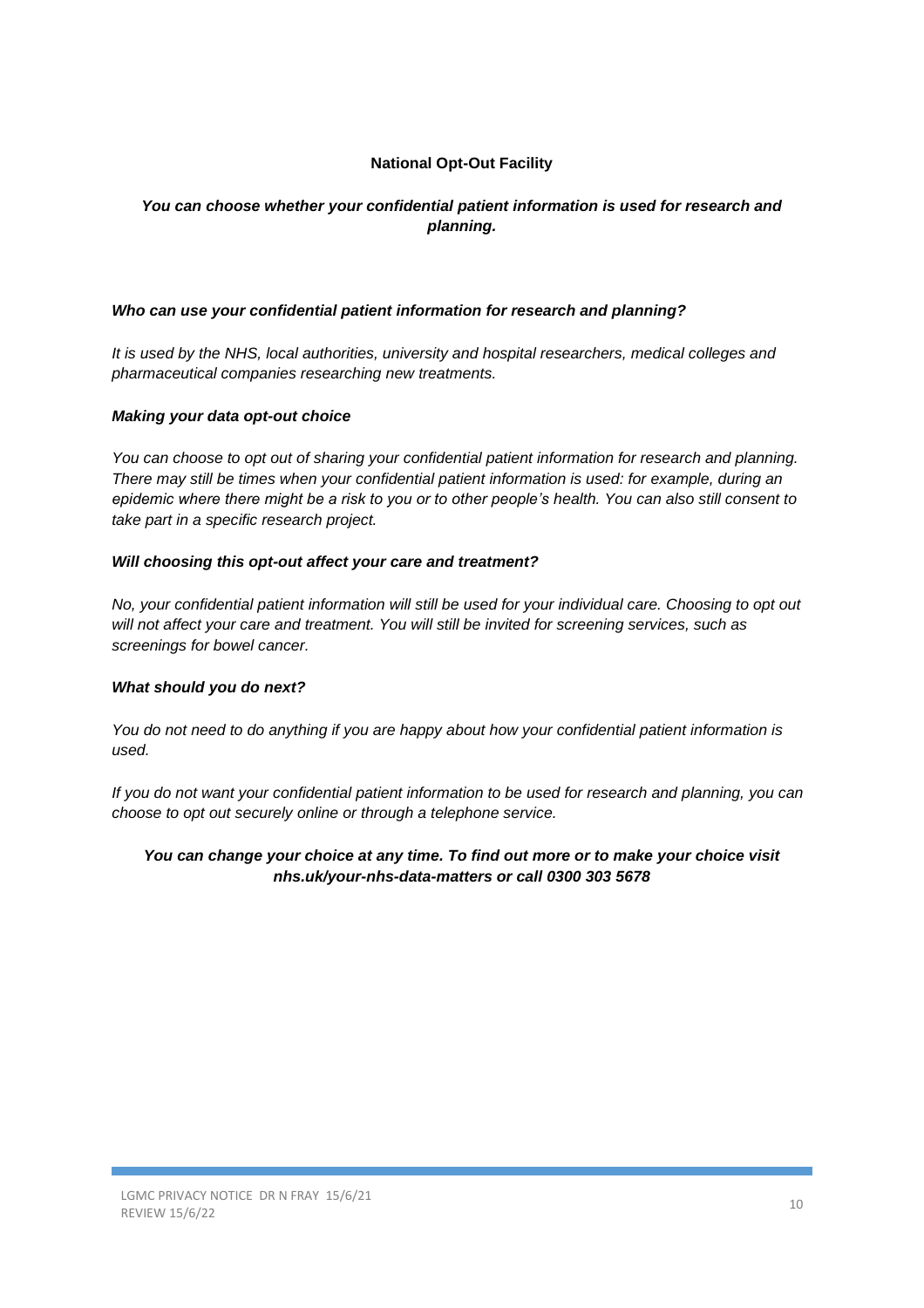# **NHS Digital Data Collection from the Practice**

The NHS needs data about the patients it treats to plan and deliver its services and to ensure that care and treatment provided is safe and effective. The General Practice Data for Planning and Research data collection will help the NHS to improve health and care services for everyone by collecting patient data that can be used to do this. For example patient data can help the NHS to:

- monitor the long-term safety and effectiveness of care
- plan how to deliver better health and care services
- prevent the spread of infectious diseases
- identify new treatments and medicines through health research

GP practices already share patient data for these purposes, but this new data collection will be more efficient and effective.

This means that GPs can get on with looking after their patients, and NHS Digital can provide controlled access to patient data to the NHS and other organisations who need to use it, to improve health and care for everyone.

Contributing to research projects will benefit us all as better and safer treatments are introduced more quickly and effectively without compromising your privacy and confidentiality.

NHS Digital has engaged with the [British Medical Association \(BMA\),](http://www.bma.org.uk/) [Royal College of GPs](http://www.rcgp.org.uk/)  [\(RCGP\)](http://www.rcgp.org.uk/) and the [National Data Guardian \(NDG\)](http://www.gov.uk/government/organisations/national-data-guardian) to ensure relevant safeguards are in place for patients and GP practices.

#### **NHS Digital purposes for processing patient data**

Patient data from GP medical records kept by GP practices in England is used every day to improve health, care and services through planning and research, helping to find better treatments and improve patient care. The NHS is introducing an improved way to share this information - called the General Practice Data for Planning and Research data collection.

NHS Digital will collect, analyse, publish and share this patient data to improve health and care services for everyone. This includes:

- informing and developing health and social care policy
- planning and commissioning health and care services
- taking steps to protect public health (including managing and monitoring the coronavirus pandemic)
- in exceptional circumstances, providing you with individual care
- enabling healthcare and scientific research

Any data that NHS Digital collects will only be used for health and care purposes. It is never shared with marketing or insurance companies.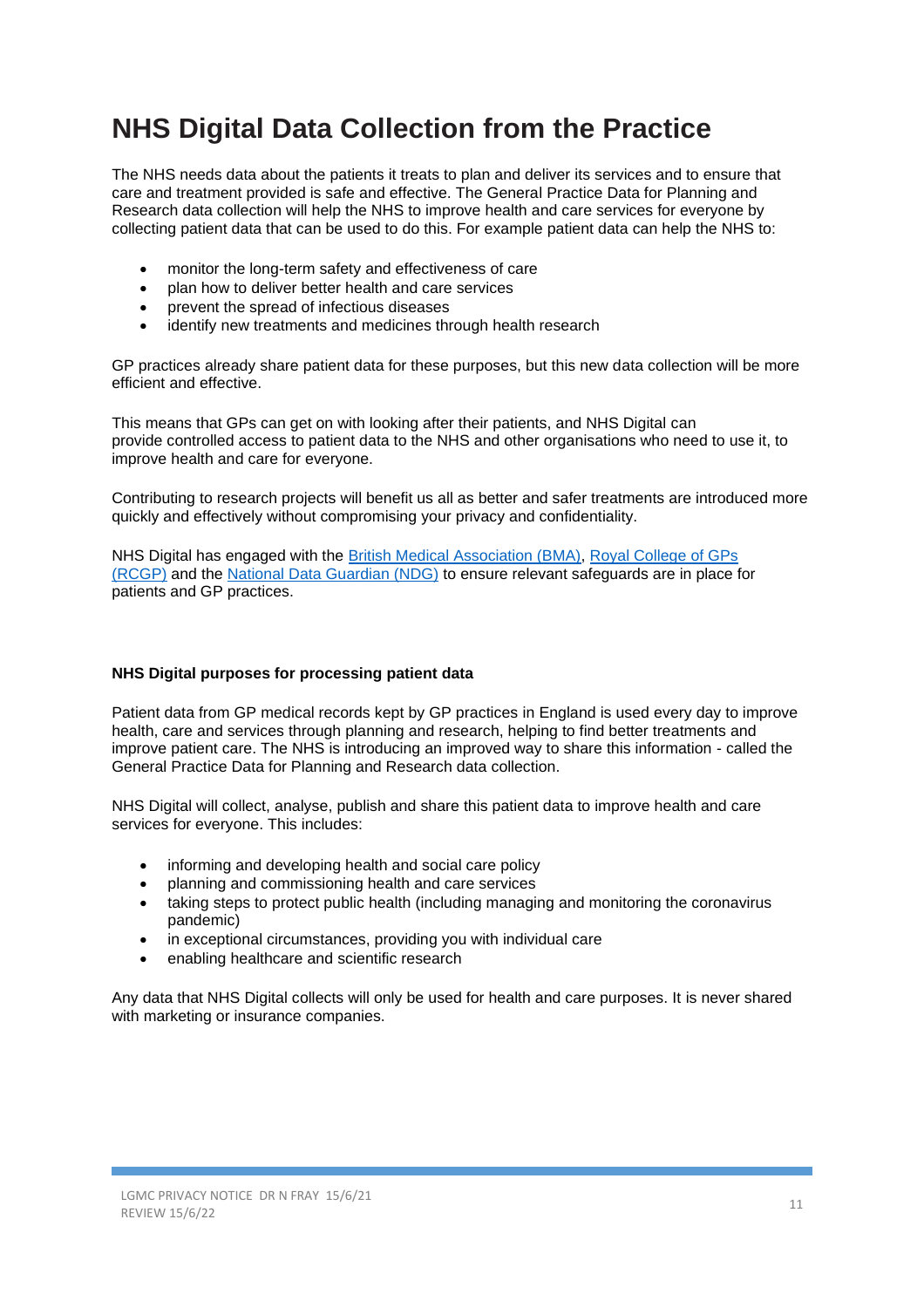# **What patient data NHS Digital collect**

This collection will start from 1 September 2021. Patient data will be collected from GP medical records about:

- any living patient registered at a GP practice in England when the collection started this includes children and adults
- any patient who died after the data collection started, and was previously registered at a GP practice in England when the data collection started

We will not collect your name or where you live. Any other data that could directly identify you, for example NHS number, General Practice Local Patient Number, full postcode and date of birth, is replaced with unique codes which are produced by de-identification software before the data is shared with NHS Digital.

This process is called pseudonymisation and means that no one will be able to directly identify you in the data. The diagram below helps to explain what this means. Using the terms in the diagram, the data we collect would be described as de-personalised.



Image provided by Understanding Patient Data [under licence.](https://creativecommons.org/licenses/by/2.0/)

NHS Digital will be able to use the same software to convert the unique codes back to data that could directly identify you in certain circumstances, and where there is a valid legal reason. Only NHS Digital has the ability to do this. This would mean that the data became personally identifiable data in the diagram above. An example would be where you consent to your identifiable data being shared with a research project or clinical trial in which you are participating, as they need to know the data is about you.

More information about when we may be able to re-identify the data is in the [who we share your](https://digital.nhs.uk/data-and-information/data-collections-and-data-sets/data-collections/general-practice-data-for-planning-and-research/transparency-notice#who-we-share-your-patient-data-with)  [patient data with](https://digital.nhs.uk/data-and-information/data-collections-and-data-sets/data-collections/general-practice-data-for-planning-and-research/transparency-notice#who-we-share-your-patient-data-with) section below.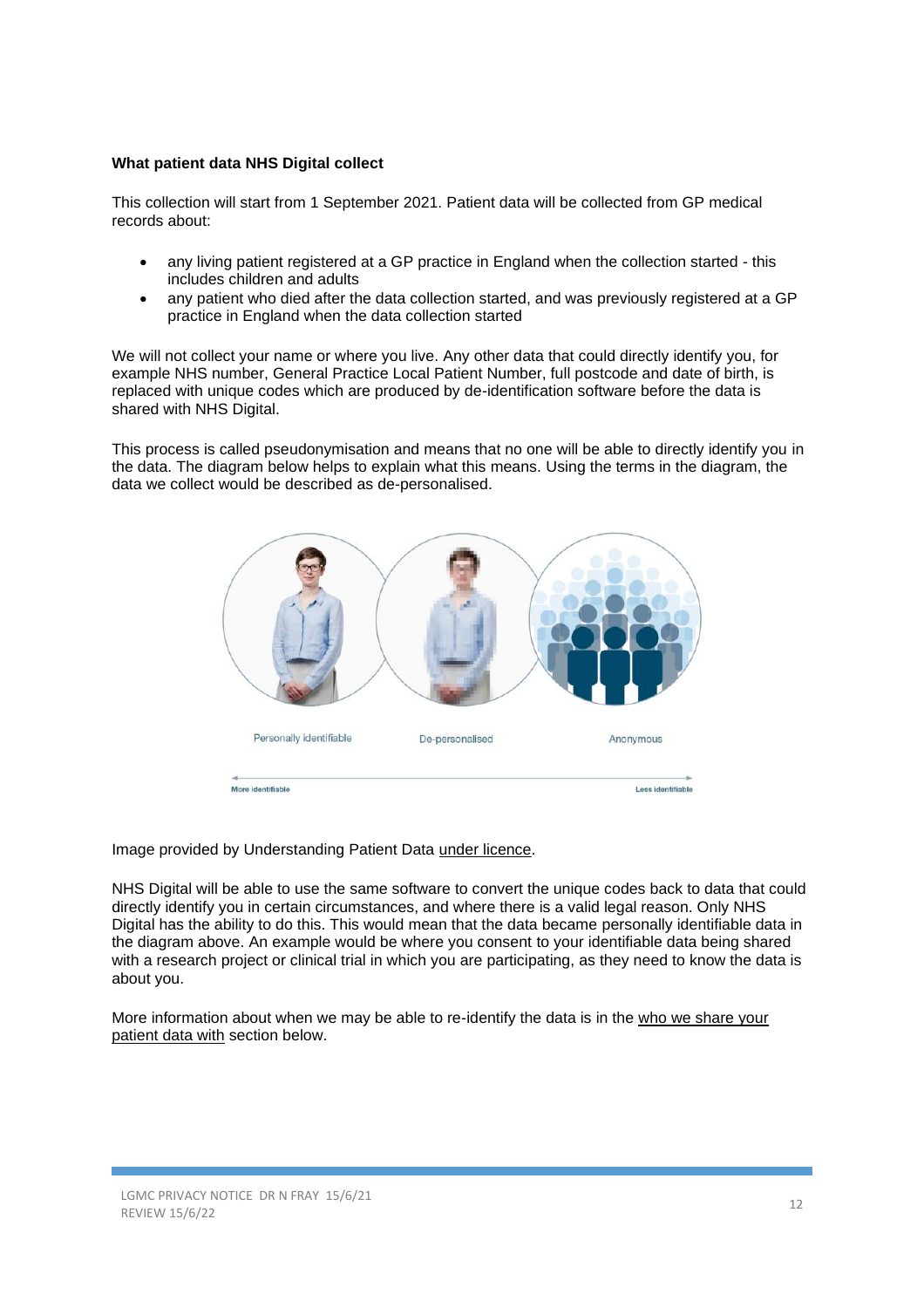#### **The Data NHD Digital collect**

We will only collect structured and coded data from patient medical records that is needed for specific health and social care purposes explained above.

Data that directly identifies you as an individual patient, including your NHS number, General Practice Local Patient Number, full postcode, date of birth and if relevant date of death, is replaced with unique codes produced by de-identification software before it is sent to NHS Digital. This means that no one will be able to directly identify you in the data.

NHS Digital will be able to use the software to convert the unique codes back to data that could directly identify you in certain circumstances, and where there is a valid legal reason. This would mean that the data became personally identifiable in the diagram above. It will still be held securely and protected, including when it is shared by NHS Digital.

#### **NHS Digital will collect**

- data on your sex, ethnicity and sexual orientation
- clinical codes and data about diagnoses, symptoms, observations, test results, medications, allergies, immunisations, referrals and recalls, and appointments, including information about your physical, mental and sexual health
- data about staff who have treated you

More detailed information about the patient data we collect is contained in the [Data Provision Notice](https://digital.nhs.uk/about-nhs-digital/corporate-information-and-documents/directions-and-data-provision-notices/data-provision-notices-dpns/general-practice-data-for-planning-and-research)  [issued to GP practices.](https://digital.nhs.uk/about-nhs-digital/corporate-information-and-documents/directions-and-data-provision-notices/data-provision-notices-dpns/general-practice-data-for-planning-and-research)

#### **NHS Digital Does not collect.**

- your name and address (except for your postcode in unique coded form)
- written notes (free text), such as the details of conversations with doctors and nurses
- images, letters and documents
- coded data that is not needed due to its age for example medication, referral and appointment data that is over 10 years old
- coded data that GPs are not permitted to share by law for example certain codes about IVF treatment, and certain information about gender re-assignment

#### **Opting out of NHS Digital collecting your data (Type 1 Opt-out)**

If you do not want your identifiable patient data (personally identifiable data in the diagram above) to be shared outside of your GP practice for purposes except for your own care, you can register an optout with your GP practice. This is known as a Type 1 Opt-out.

Type 1 Opt-outs were introduced in 2013 for data sharing from GP practices, but may be discontinued in the future as a new opt-out has since been introduced to cover the broader health and care system, called the National Data Opt-out. If this happens people who have registered a Type 1 Opt-out will be informed. More about National Data Opt-outs is in the section [Who we share patient data with.](https://digital.nhs.uk/data-and-information/data-collections-and-data-sets/data-collections/general-practice-data-for-planning-and-research/transparency-notice#who-we-share-patient-data-with)

NHS Digital will not collect any patient data for patients who have already registered a Type 1 Opt-out in line with current policy. If this changes patients who have registered a Type 1 Opt-out will be informed.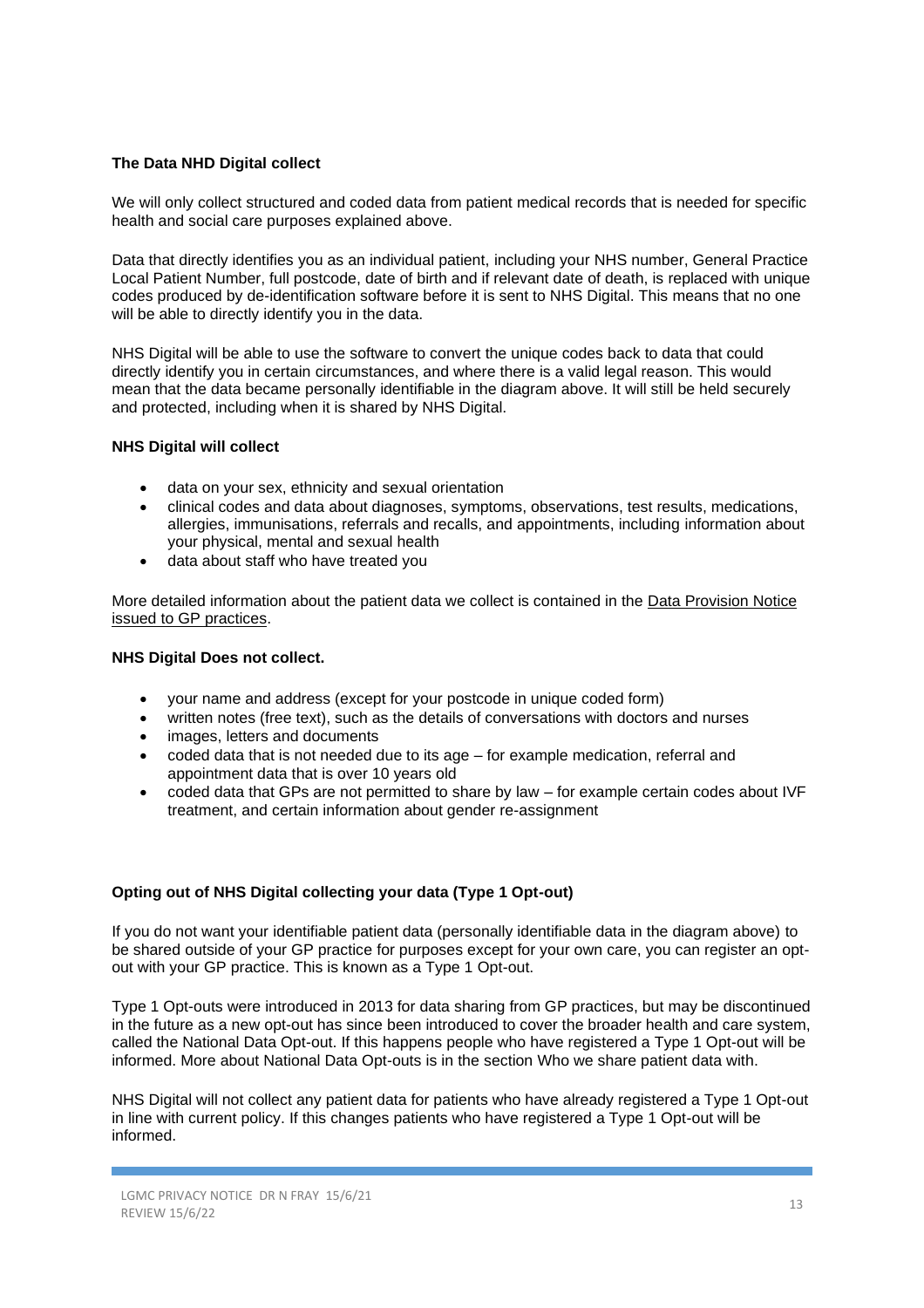If you do not want your patient data shared with NHS Digital, you can register a Type 1 Opt-out with your GP practice. You can register a Type 1 Opt-out at any time. You can also change your mind at any time and withdraw a Type 1 Opt-out.

Data sharing with NHS Digital will start on 1 September 2021.

If you have already registered a Type 1 Opt-out with your GP practice your data will not be shared with NHS Digital.

If you wish to register a Type 1 Opt-out with your GP practice before data sharing starts with NHS Digital, this should be done by [returning this form](https://nhs-prod.global.ssl.fastly.net/binaries/content/assets/website-assets/data-and-information/data-collections/general-practice-data-for-planning-and-research/type-1-opt-out-form.docx) to your GP practice. If you have previously registered a Type 1 Opt-out and you would like to withdraw this, you can also use the form to do this. You can send the form by post or email to your GP practice or call 0300 3035678 for a form to be sent out to you.

If you register a Type 1 Opt-out after your patient data has already been shared with NHS Digital, no more of your data will be shared with NHS Digital. NHS Digital will however still hold the patient data which was shared with us before you registered the Type 1 Opt-out.

If you do not want NHS Digital to share your identifiable patient data (personally identifiable data in the diagram above) with anyone else for purposes beyond your own care, then you can also register a [National Data Opt-out.](https://www.nhs.uk/your-nhs-data-matters/) There is more about National Data Opt-outs and when they apply in the [National Data Opt-out section](https://digital.nhs.uk/data-and-information/data-collections-and-data-sets/data-collections/general-practice-data-for-planning-and-research/transparency-notice#national-data-opt-out-opting-out-of-nhs-digital-sharing-your-data-) below.

#### **NHS Digital legal basis for collecting, analysing and sharing patient data.**

When we collect, analyse, publish and share patient data, there are strict laws in place that we must follow. Under the UK General Data Protection Regulation (GDPR), this includes explaining to you what legal provisions apply under GDPR that allows us to process patient data. The GDPR protects everyone's data.

NHS Digital has been directed by the Secretary of State for Health and Social Care under the [General](https://digital.nhs.uk/about-nhs-digital/corporate-information-and-documents/directions-and-data-provision-notices/secretary-of-state-directions/general-practice-data-for-planning-and-research-directions-2021)  [Practice Data for Planning and Research Directions 2021](https://digital.nhs.uk/about-nhs-digital/corporate-information-and-documents/directions-and-data-provision-notices/secretary-of-state-directions/general-practice-data-for-planning-and-research-directions-2021) to collect and analyse data from GP practices for health and social care purposes including policy, planning, commissioning, public health and research purposes.

NHS Digital is the controller of the patient data collected and analysed under the GDPR jointly with the Secretary of State for Health and Social Care.

All GP practices in England are legally required to share data with NHS Digital for this purpose under the Health and Social Care Act 2012 (2012 Act). More information about this requirement is contained in the [Data Provision Notice](https://digital.nhs.uk/about-nhs-digital/corporate-information-and-documents/directions-and-data-provision-notices/data-provision-notices-dpns/general-practice-data-for-planning-and-research) issued by NHS Digital to GP practices.

NHS Digital has various powers to publish anonymous statistical data and to share patient data under sections 260 and 261 of the 2012 Act. It also has powers to share data under other Acts, for example the Statistics and Registration Service Act 2007.

Regulation 3 of the Health Service (Control of Patient Information) Regulations 2002 (COPI) also allow confidential patient information to be used and shared appropriately and lawfully in a public health emergency. The Secretary of State has issued legal notices under COPI (COPI Notices) requiring NHS Digital, NHS England and Improvement, arm's-length bodies (such as Public Health England), local authorities, NHS trusts, clinical commissioning groups and GP practices to share confidential patient information to respond to the COVID-19 outbreak. Any information used or shared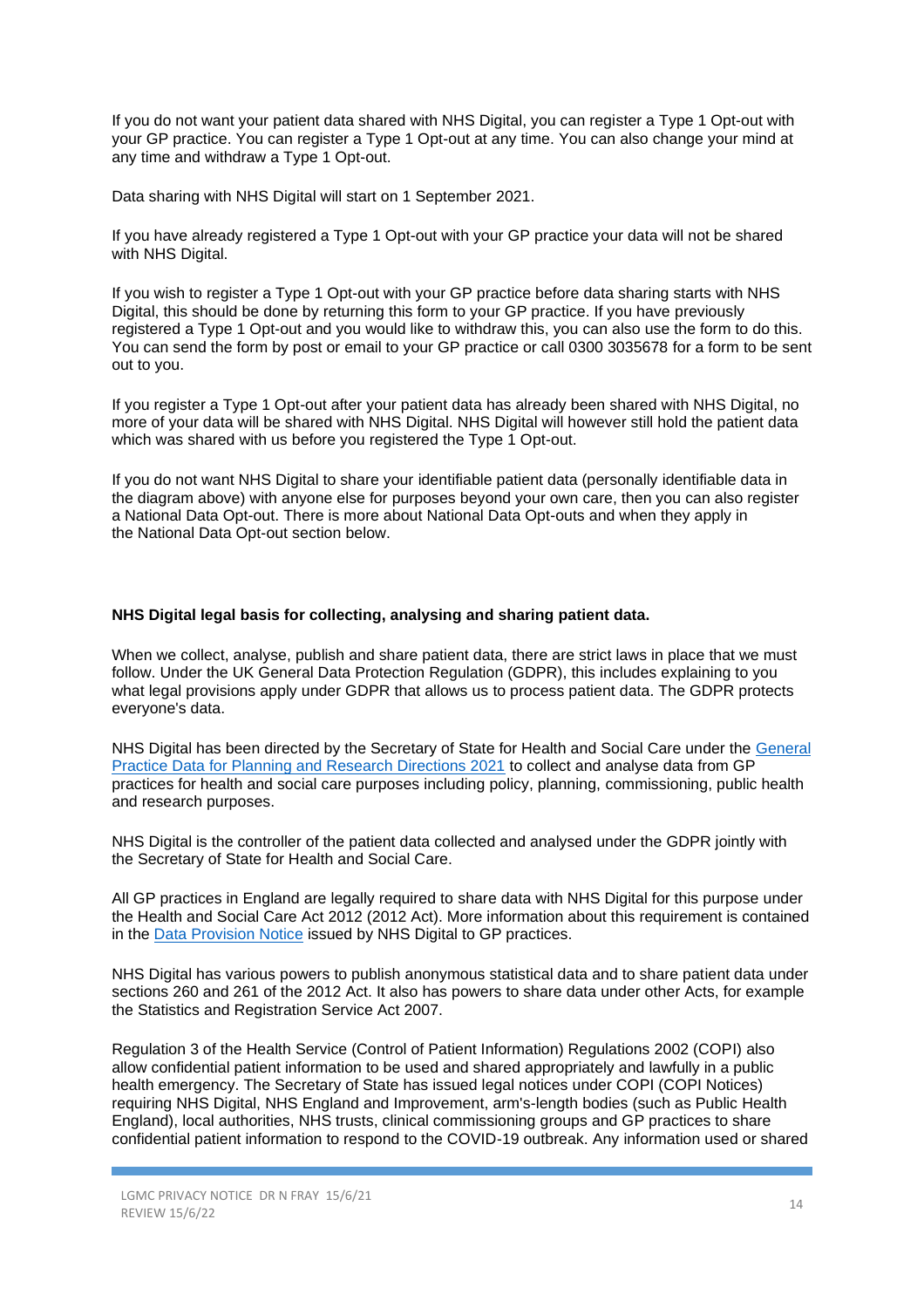during the COVID-19 outbreak will be limited to the period of the outbreak unless there is another legal basis to use confidential patient information.

The legal basis under GDPR for General Practice Data for Planning and Research

#### **How NHS Digital use patient data**

NHS Digital will analyse and link the patient data we collect with other patient data we hold to create national data sets and for data quality purposes.

NHS Digital will be able to use the de-identification software to convert the unique codes back to data that could directly identify you in certain circumstances for these purposes, where this is necessary and where there is a valid legal reason. There are strict internal approvals which need to be in place before we can do this and this will be subject to independent scrutiny and oversight by the [Independent Group Advising on the Release of Data \(IGARD\).](https://digital.nhs.uk/about-nhs-digital/corporate-information-and-documents/independent-group-advising-on-the-release-of-data)

These national data sets are analysed and used by NHS Digital to produce national statistics and management information, including public dashboards about health and social care which are published. We never publish any patient data that could identify you. All data we publish is anonymous statistical data.

For more information about data we publish see [Data and Information](https://digital.nhs.uk/data) and [Data Dashboards.](https://digital.nhs.uk/dashboards)

We may also carry out analysis on national data sets for data quality purposes and to support the work of others for the purposes set out in [Our purposes for processing patient data](https://digital.nhs.uk/data-and-information/data-collections-and-data-sets/data-collections/general-practice-data-for-planning-and-research/transparency-notice#our-purposes-for-processing-patient-data) section above.

#### **Who NHS Digital share patient data with**

All data which is shared by NHS Digital is subject to robust rules relating to privacy, security and confidentiality and only the minimum amount of data necessary to achieve the relevant health and social care purpose will be shared.

All requests to access patient data from this collection, other than anonymous aggregate statistical data, will be assessed by NHS Digital's [Data Access Request Service,](https://digital.nhs.uk/services/data-access-request-service-dars) to make sure that organisations have a legal basis to use the data and that it will be used safely, securely and appropriately.

These requests for access to patient data will also be subject to independent scrutiny and oversight by the [Independent Group Advising on the Release of Data \(IGARD\).](https://digital.nhs.uk/about-nhs-digital/corporate-information-and-documents/independent-group-advising-on-the-release-of-data) Organisations approved to use this data will be required to enter into a data sharing agreement with NHS Digital regulating the use of the data.

There are a number of organisations who are likely to need access to different elements of patient data from the General Practice Data for Planning and Research collection. These include but may not be limited to:

- the Department of Health and Social Care and its executive agencies, including Public Health England and other government departments
- NHS England and NHS Improvement
- primary care networks (PCNs), clinical commissioning groups (CCGs) and integrated care organisations (ICOs)
- local authorities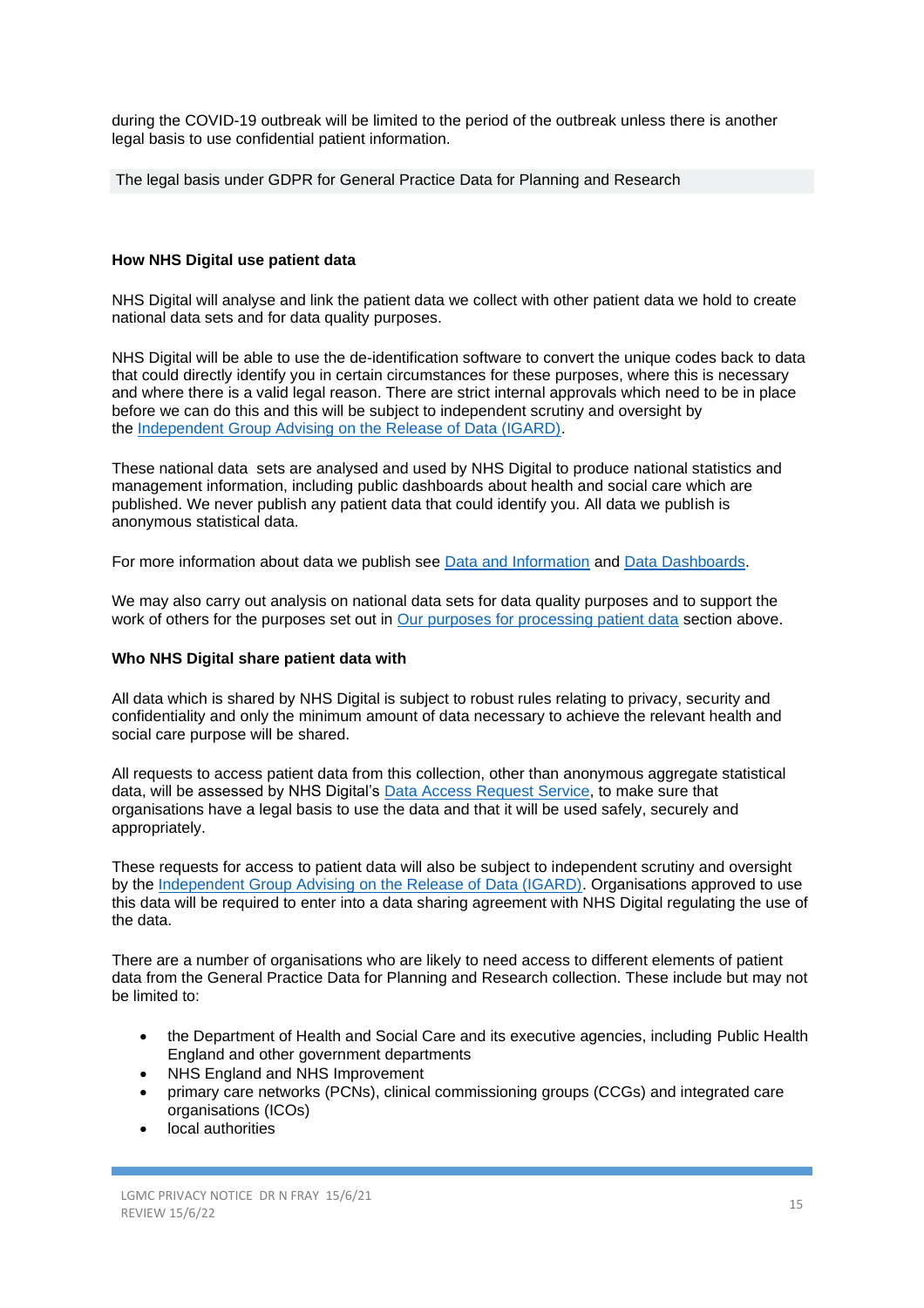• research organisations, including universities, charities, clinical research organisations that run clinical trials and pharmaceutical companies

If the request is approved, the data will either be made available within a secure data access environment within NHS Digital infrastructure, or where the needs of the recipient cannot be met this way, as a direct dissemination of data. We plan to reduce the amount of data being processed outside central, secure data environments and increase the data we make available to be accessed via our secure data access environment. For more information read about improved data access in [improving](https://digital.nhs.uk/data-and-information/data-insights-and-statistics/improving-our-data-processing-services)  [our data processing services.](https://digital.nhs.uk/data-and-information/data-insights-and-statistics/improving-our-data-processing-services)

Data will always be shared in the uniquely coded form (de-personalised data in the diagram above) unless in the circumstances of any specific request it is necessary for it to be provided in an identifiable form (personally identifiable data in the diagram above). For example, when express patient consent has been given to a researcher to link patient data from the General Practice for Planning and Research collection to data the researcher has already obtained from the patient.

It is therefore possible for NHS Digital to convert the unique codes back to data that could directly identify you in certain circumstances, and where there is a valid legal reason which permits this without breaching the common law duty of confidentiality. This would include:

- where the data was needed by a health professional for your own care and treatment
- where you have expressly consented to this, for example to participate in a clinical trial
- where there is a legal obligation, for example where the COPI Notices apply see Our legal [basis for collecting, analysing and sharing patient data](https://digital.nhs.uk/data-and-information/data-collections-and-data-sets/data-collections/general-practice-data-for-planning-and-research/transparency-notice#our-legal-basis-for-collecting-analysing-and-sharing-patient-data) above for more information on this
- where approval has been provided by the [Health Research Authority](https://www.hra.nhs.uk/) or the Secretary of State with support from the [Confidentiality Advisory Group \(CAG\)](https://www.hra.nhs.uk/about-us/committees-and-services/confidentiality-advisory-group/) under Regulation 5 of the Health Service (Control of Patient Information) Regulations 2002 (COPI) - this is sometimes known as a 'section 251 approval'

This would mean that the data was personally identifiable in the diagram above. Re-identification of the data would only take place following approval of the specific request through the Data Access Request Service, and subject to independent assurance by IGARD and consultation with the Professional Advisory Group, which is made up of representatives from the BMA and the RCGP. If you have registered a National Data Opt-out, this would be applied in accordance with the National Data Opt-out policy before any identifiable patient data (personally identifiable data in the diagram above) about you was shared. More about the National Data Opt-out is in the section below.

Details of who we have shared data with, in what form and for what purposes are published on our [data release register.](https://digital.nhs.uk/services/data-access-request-service-dars/register-of-approved-data-releases)

#### **Where NHS digital stores patient data**

NHS Digital only stores and processes patient data for this data collection within the United Kingdom (UK).

Fully anonymous data (that does not allow you to be directly or indirectly identified), for example statistical data that is published, may be stored and processed outside of the UK. Some of our processors may process patient data outside of the UK. If they do, we will always ensure that the transfer outside of the UK complies with data protection laws.

#### **Where do we store your information electronically?**

All the personal data we process is processed by our staff in the UK however for the purposes of IT hosting and maintenance this information may be located on servers within the European Union.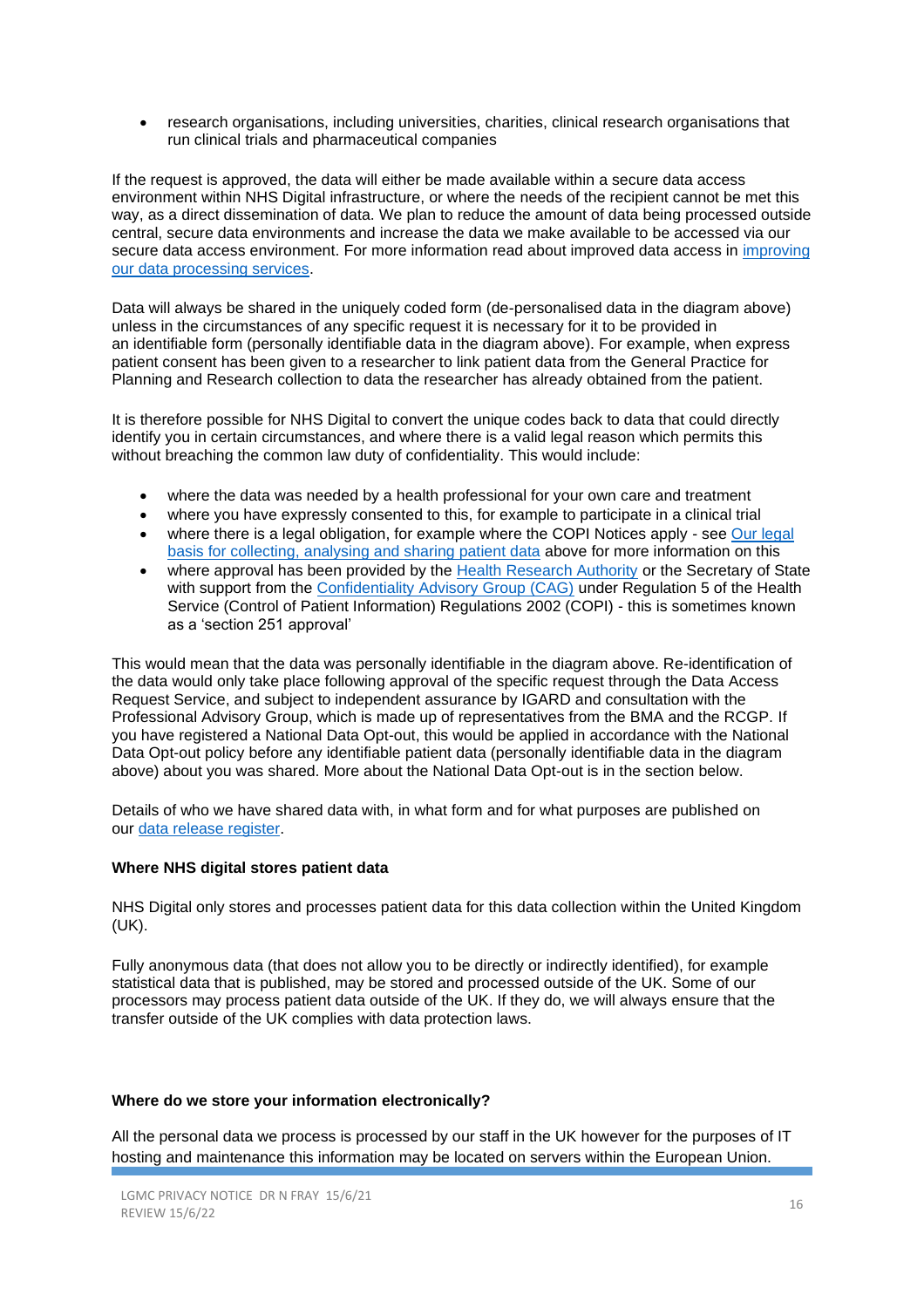No 3rd parties have access to your personal data unless the law allows them to do so and appropriate safeguards have been put in place such as a Data Processor as above). We have a Data Protection regime in place to oversee the effective and secure processing of your personal and or special category (sensitive, confidential) data.

#### **Who are our partner organisations?**

We may also have to share your information, subject to strict agreements on how it will be used, with the following organisations;

- NHS Trusts / Foundation Trusts
- GP's
- Primary Care Network
- NHS Commissioning Support Units
- Independent Contractors such as dentists, opticians, pharmacists
- Private Sector Providers
- Voluntary Sector Providers
- Ambulance Trusts
- Clinical Commissioning Groups
- Social Care Services
- NHS England (NHSE) and NHS Digital (NHSD)
- Multi Agency Safeguarding Hub (MASH)
- Local Authorities
- Education Services
- Fire and Rescue Services
- Police & Judicial Services
- Voluntary Sector Providers
- Private Sector Providers
- Other 'data processors' which you will be informed of

You will be informed who your data will be shared with and in some cases asked for consent for this to happen when this is required.

#### **Computer System**

This practice operates a Clinical Computer System on which NHS Staff record information securely. This information can then be shared with other clinicians so that everyone caring for you is fully informed about your medical history, including allergies and medication.

To provide around the clock safe care, unless you have asked us not to, we will make information available to our Partner Organisation (above). Wherever possible, their staff will ask your consent before your information is viewed.

#### **Shared Care Records**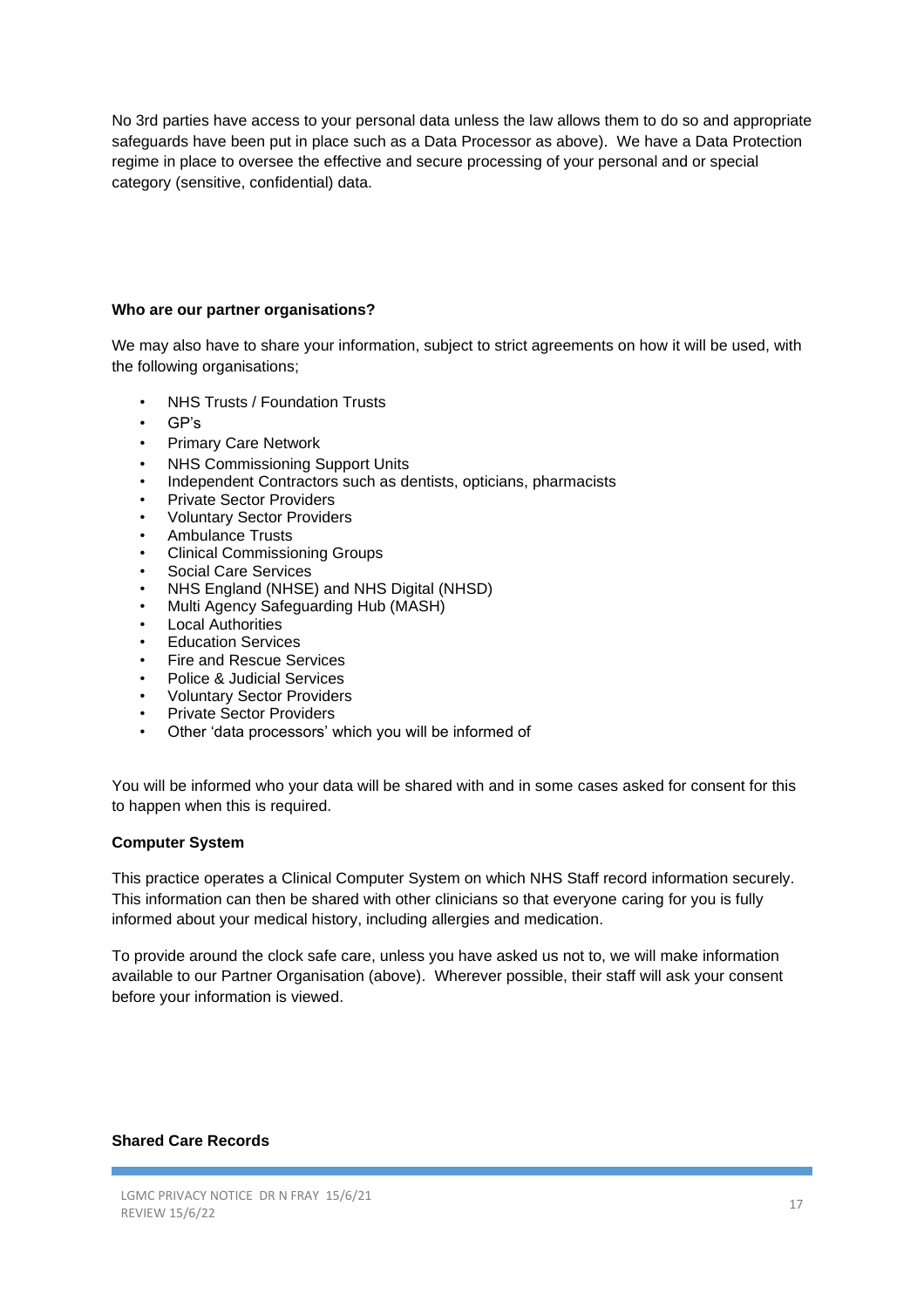To support your care and improve the sharing of relevant information to our partner organisations (as above) when they are involved in looking after you, we will share information to other systems. You can opt out of this sharing of your records with our partners at anytime if this sharing is based on your consent.

We may also use external companies to process personal information, such as for archiving purposes. These companies are bound by contractual agreements to ensure information is kept confidential and secure. All employees and sub-contractors engaged by our practice are asked to sign a confidentiality agreement. If a sub-contractor acts as a data processor for Lime Grove Medical Centre Matlock an appropriate contract (art 24-28) will be established for the processing of your information.

#### **Sharing your information without consent**

We will normally ask you for your consent, but there are times when we may be required by law to share your information without your consent, for example:

- where there is a serious risk of harm or abuse to you or other people;
- Safeguarding matters and investigations
- where a serious crime, such as assault, is being investigated or where it could be prevented;
- notification of new births;
- where we encounter infectious diseases that may endanger the safety of others, such as meningitis or measles (but not HIV/AIDS);
- where a formal court order has been issued;
- where there is a legal requirement, for example if you had committed a Road Traffic Offence.

#### **How long will we store your information?**

We are required under UK law to keep your information and data for the full retention periods as specified by the NHS Records management code of practice for health and social care and national archives requirements.

More information on records retention can be found online at [\(https://digital.nhs.uk/article/1202/Records-Management-Code-of-Practice-for-Health-and-Social-](https://digital.nhs.uk/article/1202/Records-Management-Code-of-Practice-for-Health-and-Social-Care-2016)[Care-2016\)](https://digital.nhs.uk/article/1202/Records-Management-Code-of-Practice-for-Health-and-Social-Care-2016).

#### **How can you access, amend move the personal data that you have given to us?**

Even if we already hold your personal data, you still have various rights in relation to it. To get in touch about these, please contact us. We will seek to deal with your request without undue delay, and in any event in accordance with the requirements of any applicable laws. Please note that we may keep a record of your communications to help us resolve any issues which you raise.

Right to object: If we are using your data and you do not agree, you have the right to object. We will respond to your request within one month (although we may be allowed to extend this period in certain cases). This is NOT an absolute right sometimes we will need to process your data even if you object.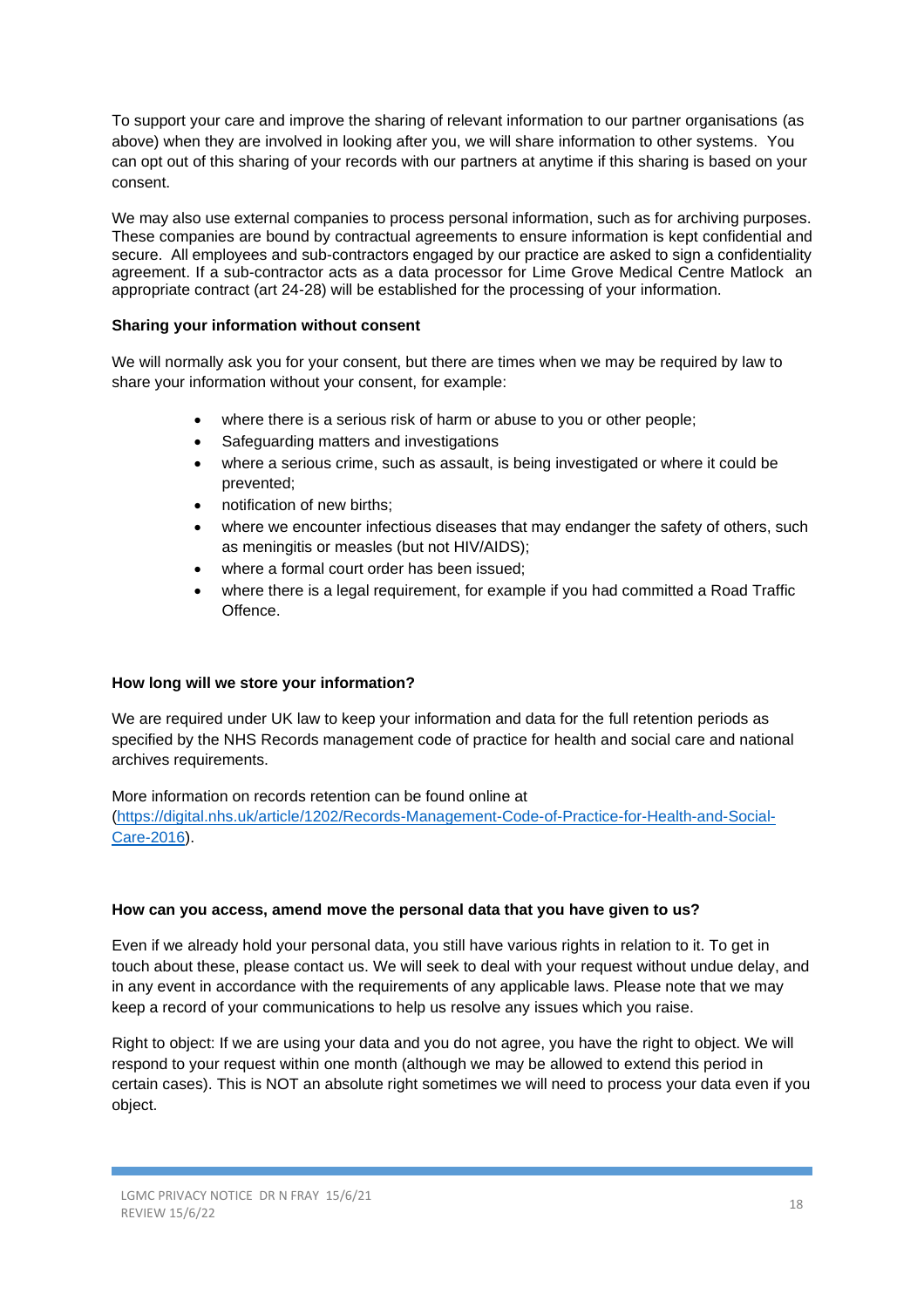Right to withdraw consent: Where we have obtained your consent to process your personal data for certain activities (for example for a research project, or consent to send you information about us or matters you may be interested in), you may withdraw your consent at any time.

Right to erasure: In certain situations (for example, where we have processed your data unlawfully), you have the right to request us to "erase" your personal data. We will respond to your request within one month (although we may be allowed to extend this period in certain cases) and will only disagree with you if certain limited conditions apply. If we do agree to your request, we will delete your data but will need to keep a note of your name/ other basic details on our register of individuals who would prefer not to be contacted. This enables us to avoid contacting you in the future where your data are collected in unconnected circumstances. If you would prefer us not to do this, you are free to say so.

Right of data portability: If you wish, you have the right to transfer your data from us to another data controller. We will help with this with a GP to GP data transfer and transfer of your hard copy notes.

# **Primary Care Network**

The objective of primary care networks (PCNs) is for group practices together to create more collaborative workforces which ease the pressure of GP's, leaving them better able to focus on patient care. The aim is that by July 2019, all areas within England will be covered by a PCN.

Primary Care Networks form a key building block of the NHS long-term plan. Bringing general practices together to work at scale has been a policy priority for some years for a range of reasons, including improving the ability of practices to recruit and retain staff; to manage financial and estates pressures; to provide a wider range of services to patients and to more easily integrate with the wider health and care system.

All GP practices are expected to come together in geographical networks covering populations of approximately 30–50,000 patients by June 2019 if they are to take advantage of additional funding attached to the GP contract. This size is consistent with the size of the primary care homes, which exist in many places in the country, but much smaller than most GP Federations.

This means the practice may share your information with other practices within the PCN to provide you with your care and treatment.

#### **Access to your personal information**

Data Subject Access Requests (DSAR): You have a right under the Data Protection legislation to request access to view or to obtain copies of what information the surgery holds about you and to have it amended should it be inaccurate. To request this, you need to do the following:

- Your request should be made to the Practice. (For information from a hospital or other Trust/ NHS organisation you should write direct to them.
- There is no charge to have a copy of the information held about you
- We are required to provide you with information within one month
- You will need to give adequate information (for example full name, address, date of birth, NHS number and details of your request) so that your identity can be verified, and your records located information we hold about you at any time.

#### **What should you do if your personal information changes?**

You should tell us so that we can update our records please contact the Practice Manager as soon as any of your details change, this is especially important for changes of address or contact details (such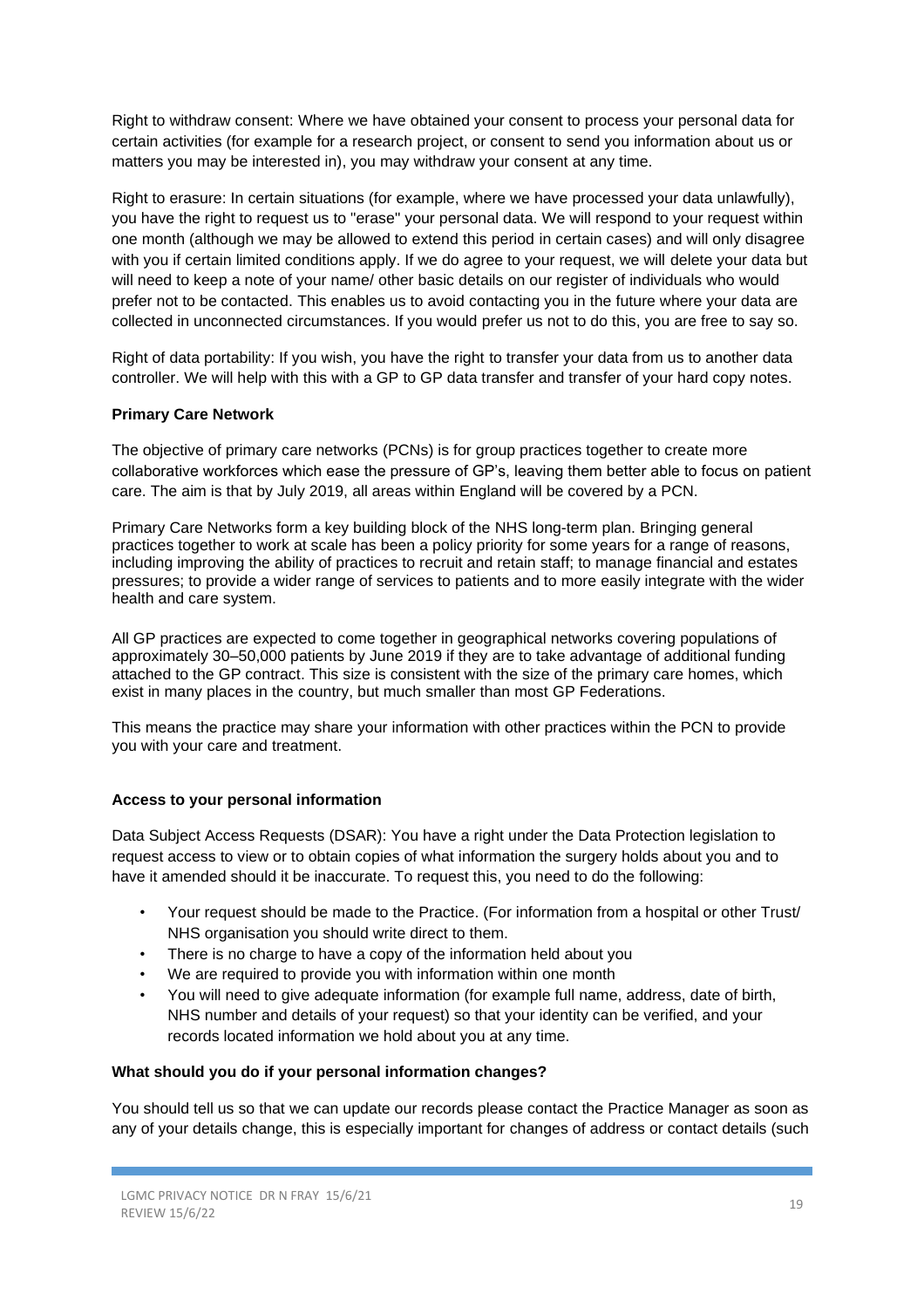as your mobile phone number), the practice will from time to time ask you to confirm that the information we currently hold is accurate and up-to-date.

#### **Online Access**

You may ask us if you wish to have online access to your medical record. However, there will be certain protocols that we have to follow in order to give you online access, including written consent and production of documents that prove your identity.

Please note that when we give you online access, the responsibility is yours to make sure that you keep your information safe and secure if you do not wish any third party to gain access.

#### Third parties mentioned on your medical record

Sometimes we record information about third parties mentioned by you to us during any consultation, or contained in letters we receive from other organisations. We are under an obligation to make sure we also protect that third party's rights as an individual and to ensure that references to them which may breach their rights to confidentiality, are removed before we send any information to any other party including yourself.

#### **Our website**

The only website this Privacy Notice applies to is the Surgery's website. If you use a link to any other website from the Surgery's website then you will need to read their respective Privacy Notice. We take no responsibility (legal or otherwise) for the content of other websites.

The Surgery's website uses cookies. For more information on which cookies we use and how we use them, please see our Cookies Policy.

#### **CCTV recording**

CCTV is installed on our practice premises covering both the external area of the building and the internal area excluding consulting rooms. Images are held to improve the personal security of patients and staff whilst on the premises, and for the prevention and detection of crime. The images are recorded onto an integral hard drive of the equipment and are overwritten on a rolling basis. Viewing of these digital images is password protected and controlled by the Practice Manager.

#### **Telephone system**

Our telephone system records all telephone calls. Recordings are retained for up to three years, and are used periodically for the purposes of seeking clarification where there is a dispute as to what was said and for staff training Access to these recordings is restricted to named senior staff.

#### **Objections / Complaints**

Should you have any concerns about how your information is managed at the GP, please contact the GP Practice Manager or the Data Protection Officer as above. If you are still unhappy following a